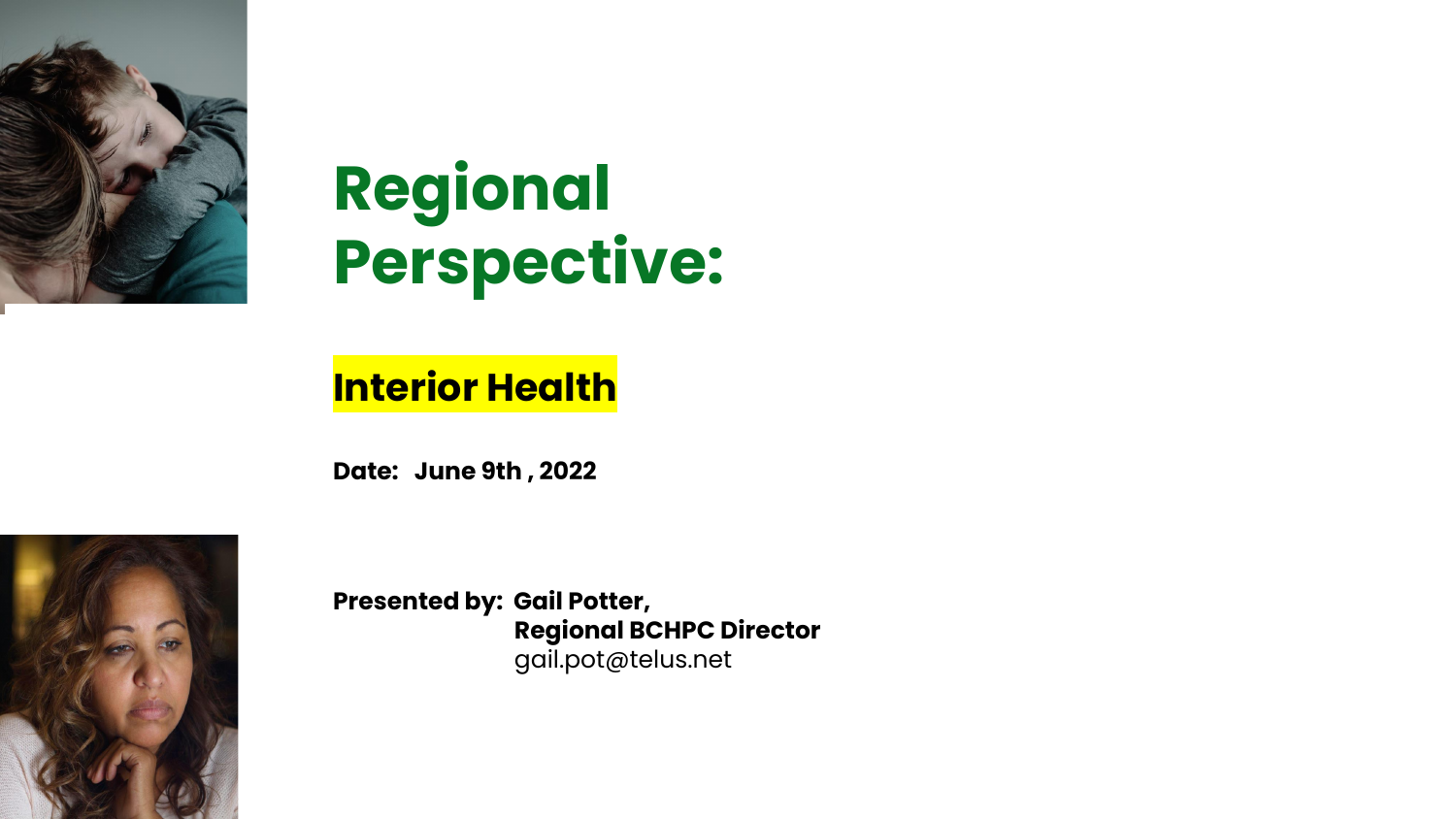# **PART ONE:**

## **Logistics of the Interior Health Region -**



**Who we are** Region with 23 hospices: The **majority are community hospices**, many with only parttime Coordinators or Executive Directors

> 2 community hospice facilities with beds

Population: 834,000

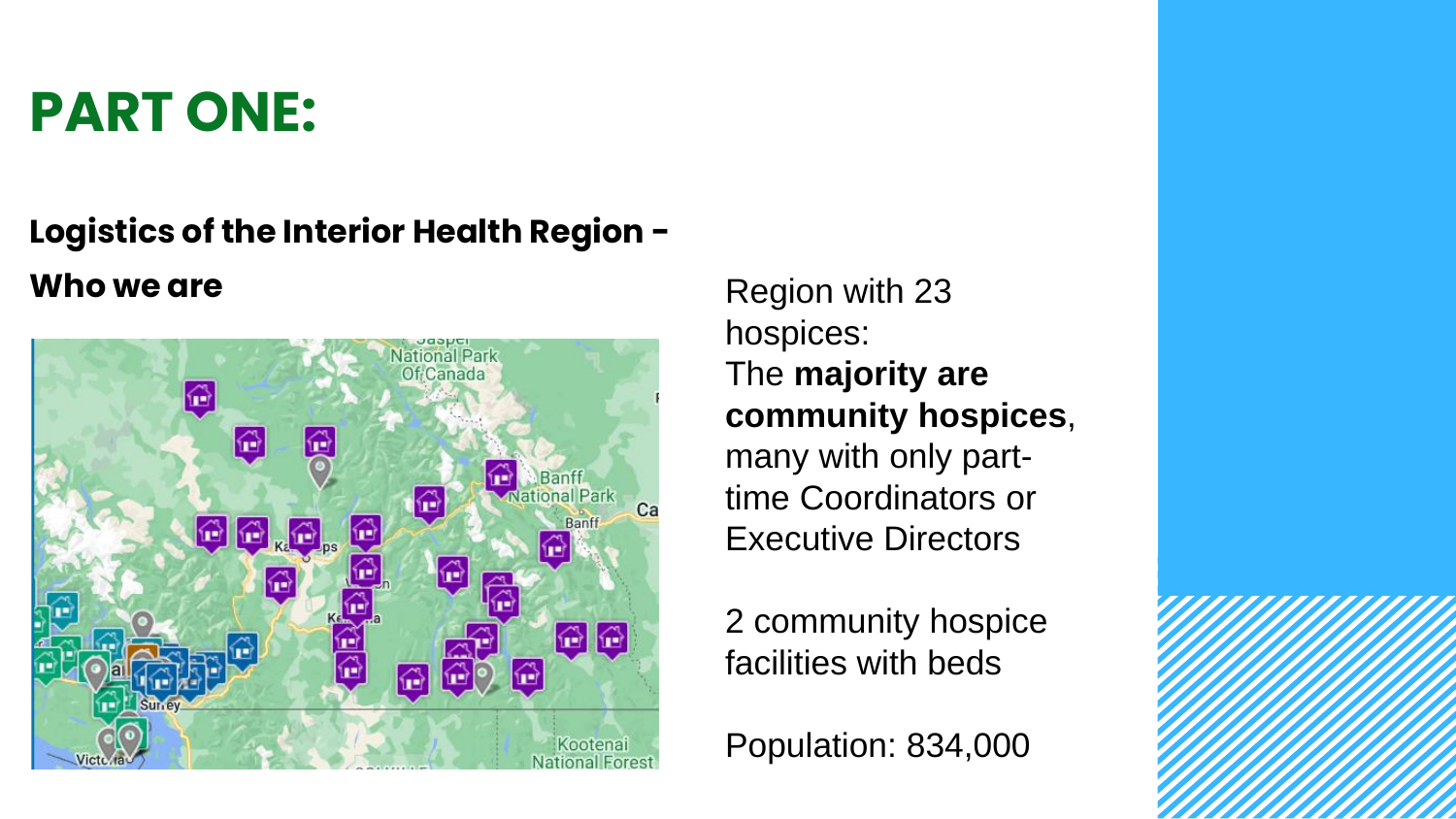# **Logistics of the Region - Who we are**

### • **Services provided:**

Nav-CARE in several communities (upstream support) Advance Care Planning Friendly volunteer visits for isolated people with complex chronic conditions

- End of Life Support for clients, caregivers and families, including vigil Community Education
- Unique activities: legacy programs; virtual reality glasses, wellness, death cafes
- Grief support for children to adults: Clients served from April 1st, 2019 March 31st, 2020 -

3,003 - **on average 82.6% of these people were NOT related/associated with someone who had received hospice services**

### • **Who We Serve:**

Many of our hospices serve small communities in regions of diverse geography (mountainous area) 2019 Volunteer Hours = 46,308

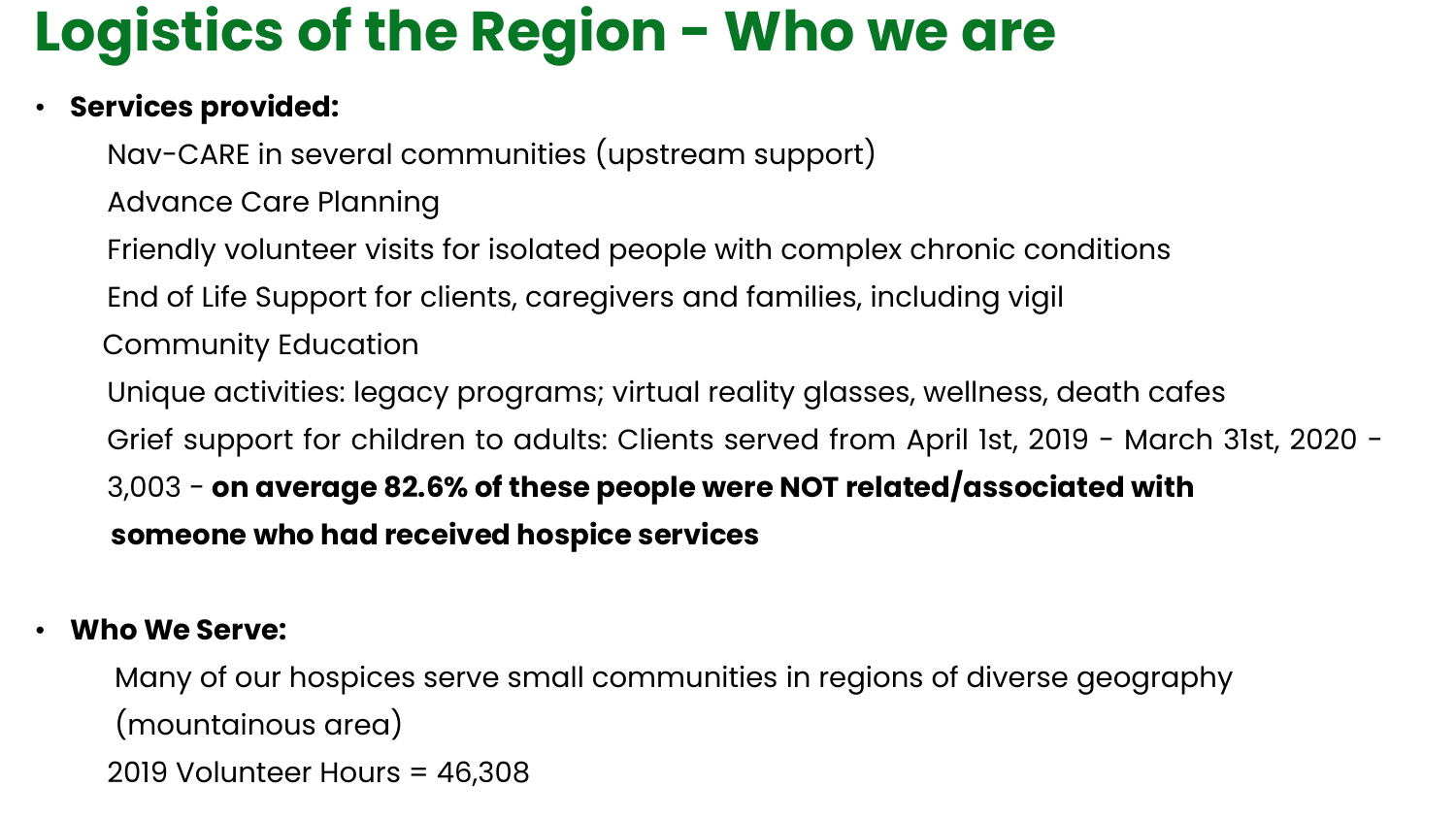## **PART TWO: Gaps and Opportunities Gaps:**

- Limited designated palliative beds, especially in rural regions
- Residential fee for palliating clients who use LTC beds is an obstacle for families, fees also apply to hospice beds
- Many hospices have struggled during pandemic ( $\vee$  referrals and access)

## **Opportunities & Innovation**

- Robust "May as Hospice Month" activities as pandemic has receded to increase awareness of services
- Huge increase in grief supports made available to our communities
- Anticipate that grief support and education will be substantial in near future
- Not a Federation. Community hospices have monthly Zoom meetings to share best practices, needs, resources, ideas and resources. Also connecting with the BC Rural Health Network.